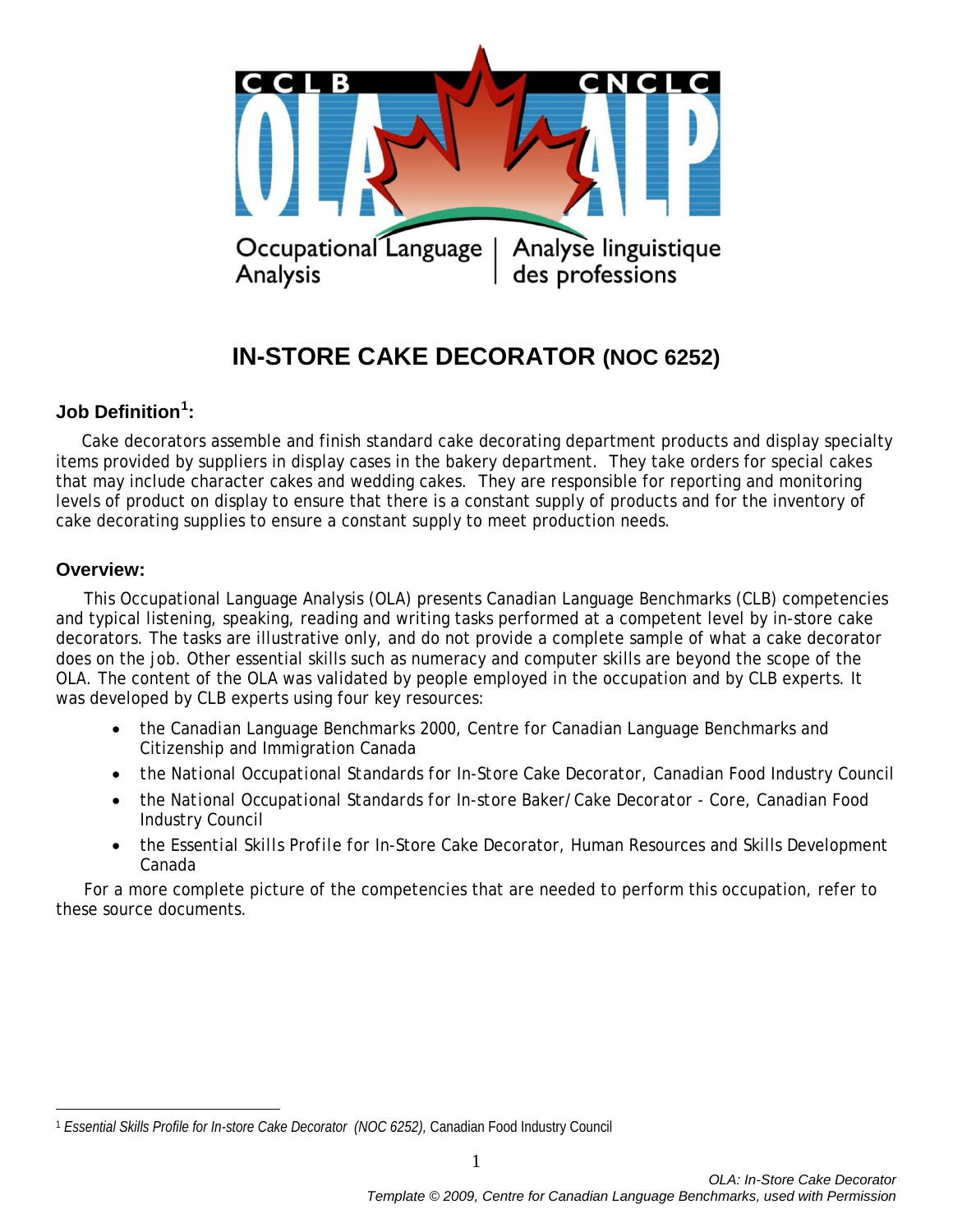## **How to Read this Occupational Language Analysis:**

The titles, numbers and sequence of categories are based on the *Canadian Language Benchmarks 2000*, which address four major skill areas Speaking, Listening, Reading and Writing. CLB competencies (language descriptors) are entered at the left margin and followed by a number indicating the benchmark level (1 – 12) for each competency. Sample occupational tasks (work/task descriptors)drawn from the Essential Skills Profile, the National Occupational Analysis or the Benchmarking report are indented and italicized underneath each competency and referenced to their source, as follows:

| <b>Task Source</b>                                                                                         | Reference                                          | Example                                                                                |  |  |
|------------------------------------------------------------------------------------------------------------|----------------------------------------------------|----------------------------------------------------------------------------------------|--|--|
| <b>Essential Skills Profile</b>                                                                            | $ES +$ the first letters of the profile<br>section | (ES-DU) = Essential Skills Profile, Document Use section                               |  |  |
| <b>National Occupational</b><br>Standard                                                                   | $NOS +$ the section/subsection                     | (NOS-A1.2) = National Occupational Standard, Major<br>Category A, Skill 1; Subskill 2  |  |  |
| <b>National Occupational</b><br>Standard - Core*                                                           | $NOSC + the section/subsection$                    | (NOSC-A1.2) = National Occupational Standard, Major<br>Category A, Skill 1; Subskill 2 |  |  |
| *The occupations of In-store Baker and Cake Decorator have a set of shared standards referred to as "Core" |                                                    |                                                                                        |  |  |

### **Comparative Ratings:**

The following chart compares typical and most complex essential skills ratings for cake decorators, based on the Essential Skills Profile, to the corresponding range of CLB ratings, as suggested in *Relating Canadian Language Benchmarks to Essential Skills: A Comparative Framework[2](#page-1-0)* . These are general ranges and there may be some language tasks that fall outside of this range.

| <b>Skill Area</b> | <b>Typical</b>          |            |                         | <b>Most Complex</b> |
|-------------------|-------------------------|------------|-------------------------|---------------------|
|                   | <b>Essential Skills</b> | <b>CLB</b> | <b>Essential Skills</b> | <b>CLB</b>          |
| Speaking          | $1 - 2$                 | $5 - 8$    |                         | $6 - 8$             |
| Listening         | $1 - 2$                 | $5 - 8$    |                         | $6 - 8$             |
| Reading           | $1 - 2$                 | $3 - 6$    |                         | 7 - 9               |
| Writing           |                         | $4 - 5$    |                         | $4 - 5$             |

#### **Common Conditions of Communication:**

| Condition | <b>Description</b>                                                                                                                                              |
|-----------|-----------------------------------------------------------------------------------------------------------------------------------------------------------------|
| Purpose   | - providing customer service; taking direction; marketing/selling; documentation<br>(customer orders, stock, supplies, special requests)                        |
| Audience  | - customers, co-workers or staff; supervisor/employers; delivery/service personnel                                                                              |
| Context   | - immediate, repetitive; moderate pace/level of stress; noise often a factor (e.g., front<br>end of store; music backdrop); frequent interruptions by customers |
| Topic     | - familiar, concrete, practical, focused on product or technique                                                                                                |
| Mode      | - face-to-face; by phone (often) or computer (to some degree)                                                                                                   |

<span id="page-1-0"></span><sup>2</sup> *Relating Canadian Language Benchmarks to Essential Skills: A Comparative Framework*; Centre for Canadian Language Benchmarks, 2005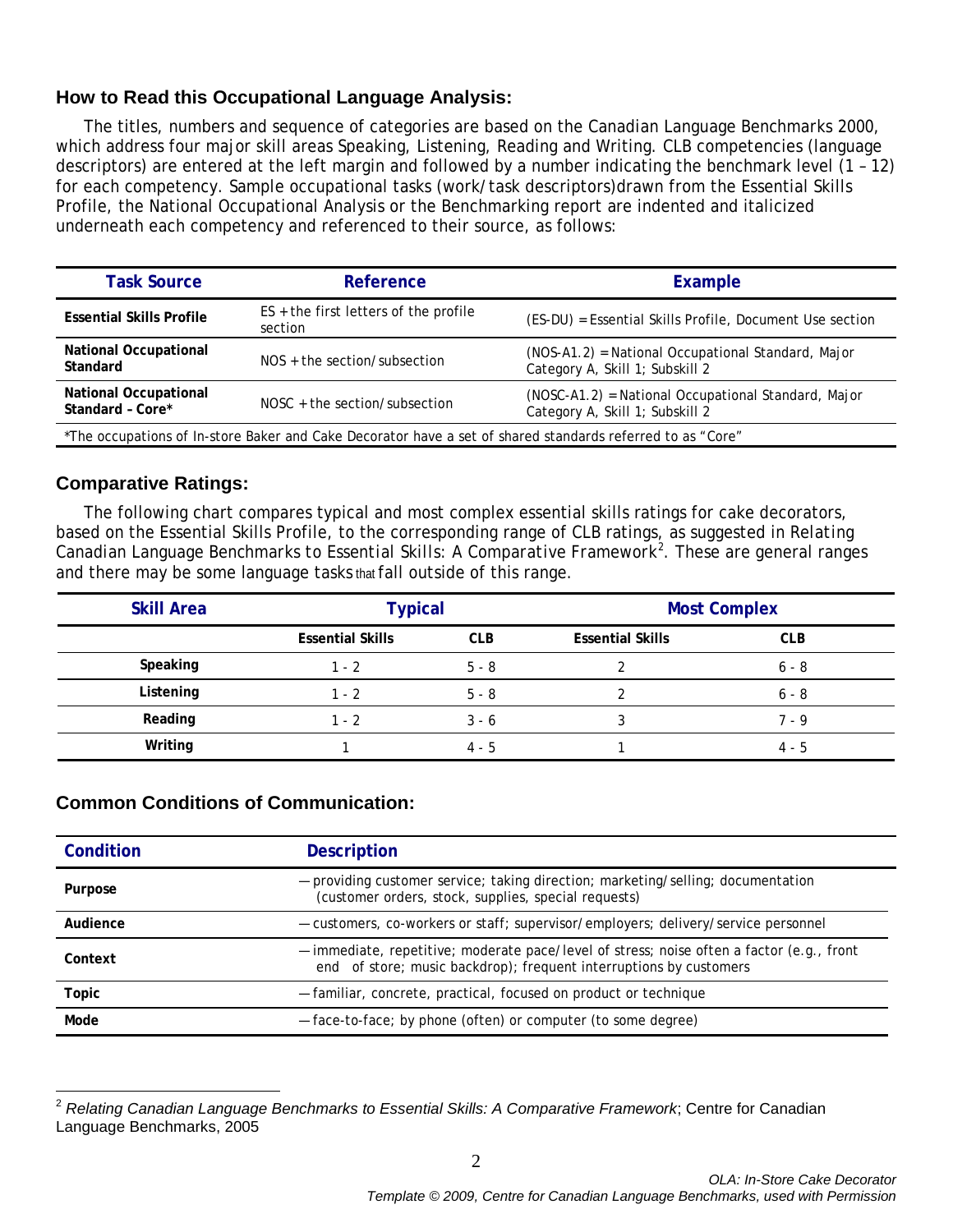# **I. Social Interaction**

# **Interpersonal Competencies**

## **Greet, introduce self and ask about the other person. (CLB 3)**

- *remember the names of regular customers and greet them by name when providing service (ES-TS)*
- *greet customer, e.g., smile, make eye contact, greet verbally (NOSC-A3.1)*

### **Take leave appropriately. (CLB 4)**

*acknowledge departing customer, e.g., thank them, invite them back (NOSC-A3.1)*

#### **Express and respond to compliments or congratulations. (CLB 5)**

*give encouragement and positive feedback to team members (NOSC-A1.4)*

# **Express/respond to apology, regrets and excuses. (CLB 6)**

- *[explain] to customers when a cake can/cannot be made for the time requested (ES-TS)*
- *apologize for error or inconvenience: accept responsibility for own mistakes, e.g., do not offer excuses, do not blame others (NOSC-A3.2)*

# **Respond to a minor conflict or complaint. (CLB 8)**

- *speak to the person who took the order to attempt to clarify the customer's requirements. If this is unsuccessful, the decorator may contact the customer directly to solve the issue (ES-TS)*
- *contact the bakery manager immediately in order to prevent production shortfall and maintain product quality and alert the organization to a potential problem (ES-TS)*
- *may have to handle situations where customers have arrived at the store to pick up a cake order and there is no cake; asking the customer questions such as 'which store did you place the order with?' (ES-TS)*

### **Conversation Management**

**Confirm own comprehension. (CLB 7)**

- *paraphrase or ask questions to confirm understanding (NOSC-A1.3)*
- *communicate expectations clearly: confirm understanding (NOSC-A2.3)*
- *confirm understanding, e.g., ask questions or paraphrase to clarify information (NOSC-A3.1)*

# **Phone Competencies**

# **Carry on a brief phone conversation in a professional manner. (CLB 8)**

- *call customers with special cake orders to confirm or clarify customers' requests (ES-OC)*
- *talk to customers over the telephone and in person to greet them, discuss service needs, concerns or complaints and to resolve issues. The customers can be emotional if they feel their needs have not been met (ES-OC)*
- *run out of decorator characters for character cakes requested by customers. Contact the customer and offer alternative characters that are in stock or contact other stores of the organization to see if they have the required characters and arrange for a transfer (ES-TS)*
- *order supplies; contact supplier [to] provide purchase order number; obtain pricing, provide types and number of items; confirm delivery date, if necessary (NOS-A2.1)*

# **II. Instructions**

#### **Give sets of simple everyday instructions and directions. (CLB 4)**

*describe systems of measurement, e.g., metric, imperial, U.S. (NOSC-D1.3)*

**Give an extended set of sequentially presented simple clause instructions/directions on daily routine actions. (CLB 5)** *determine [and convey] production requirements for shift (NOSC-D3.2)*

**Give clear instructions and directions related to moderately complex familiar technical and non-technical tasks. (CLB 7)**

- *provide instruction to other decorators in new techniques and products. May require patience and attention to detail (ES-OC)*
- *inform other workers or demonstrate to them how tasks are performed (ES-WWO)*
- *assign routine tasks to other workers (ES-WWO)*

**Give/pass on instructions about an established familiar process or procedure (technical and non-technical). (CLB 8)**

- *supervise and mentor new and part-time staff and will delegate production work (ES-WWO)*
- *provide direction to others (NOSC-A2.3)*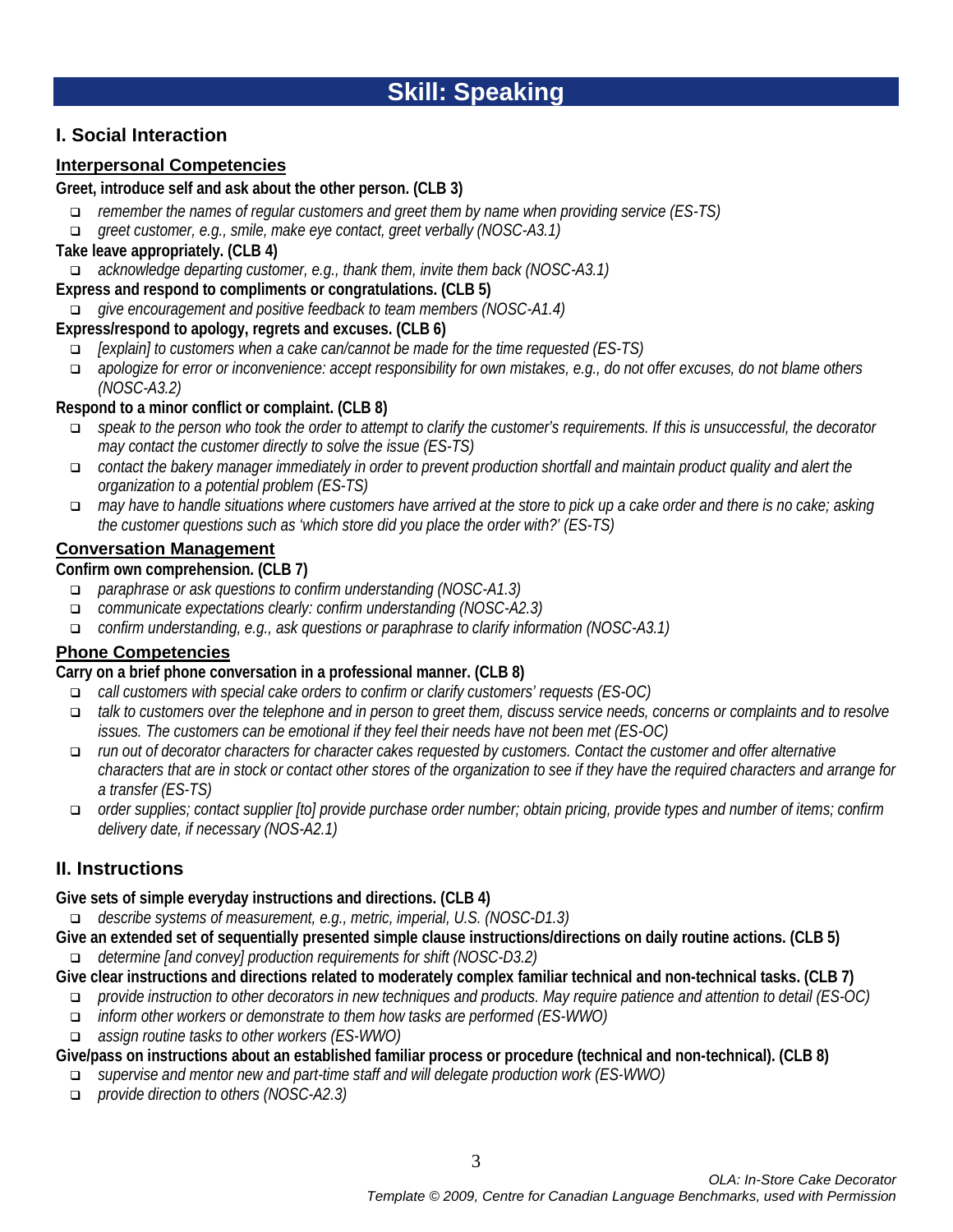# **III. Suasion (Getting Things Done)**

#### **Ask for, offer, and accept assistance. (CLB 3)**

- *offer assistance to team members when help is needed (NOSC-A1.4)*
- *ask for help when needed (NOSC-A1.4)*

**Request, accept or reject goods or services, assistance or offer in a service or sales situation. (CLB 4)**

- *obtain required production numbers from supervisor (NOSC-D3.1)*
- *request assistance when lifting heavy or awkward items (NOSC-F1.4)*
- *ask supervisor if unsure about how to move an object (NOSC-F1.4)*

#### **Make a simple formal suggestion; provide reason. (CLB 6)**

- *provide information based on product knowledge, for example: identify products and services available, make recommendations (NOSC-A3.1)*
- *upsell customer: provide information on specials, upcoming sales events and promotions (NOSC-A3.1)*
- *inform supervisor of quality control issues (NOSC-D3.3)*
- *admit you do not know [when in doubt about ingredients] and suggest a safe alternative (NOSC-F2.2)*

#### **Make a verbal request for an item. (CLB 6)**

- *ask bakers to bake a rack of products such as pastries and tart shells for product assembly by the cake decorators (ES-OC)* **Request a word. Ask for and respond to recommendations or advice. (CLB 7)**
	- *talk to co-workers to learn about best practices or new techniques related to cake decorating (ES-OC)*
	- *escalate a customer's complaint or concern to a manager (ES-TS)*

#### **Make an extended suggestion on how to solve an immediate problem or make an improvement. (CLB 7)**

- *ask the customer questions such as "which store did you place the order with?" if the cake order was filled at another store, the decorator may determine the location by calling the other store, and instruct the customer on where to pick up the cake (ES-TS)*
- *work with the customer to determine a mutually acceptable solution (ES-TS)*
- *negotiate a solution to the problem with the supplier (ES-TS)*
- *thank customer for bringing problem to (their) attention; suggest possible alternative; seek customer's approval of solution (NOSC-A3.2)*
- **Indicate problems and solutions in a familiar area. (CLB 8)**
	- *make suggestions on improving work processes (ES-WWO)*

# **IV. Information**

#### **Presentations**

**Relate a detailed sequence of events from the past; tell a detailed story, including reasons and consequences. (CLB 6)** *inform store manager when a customer complaint cannot be resolved (ES-OC)*

**Describe and compare people, places etc. (CLB 6)**

- *describe products used for cake finishing: fillings, fresh fruit toppings/fillings; glazes; icings; real whipped cream toppings; whipped toppings (NOS-A1.1)*
- *describe cake decorations: sugar decoration/candy decorations; rolled fondant/gum/sugar paste decorations; non-edible decorations; licensed character decorations; edible images; chocolate work; marzipan; garnishes (NOS-A1.2)*
- *describe cake decorating tools and equipment such as: air brush system; bench scraper; cake boards; cake smoother; combs; cutting wheel; flower nails; food processor; modeling tools; pastry brush; piping bags; texturing tool; turntable (NOS-B1.1)*
- *describe factors that affect the quality of decorated bakery products such as: environmental humidity; environmental temperature; storage conditions; rough handling during packaging or the incorrect size package (NOS-C1.1)*

#### **Describe a moderately complex process. (CLB 7)**

- *supervise and/or train new or part-time staff (ES-TS)*
- *provide training if necessary (NOSC-A2.3)*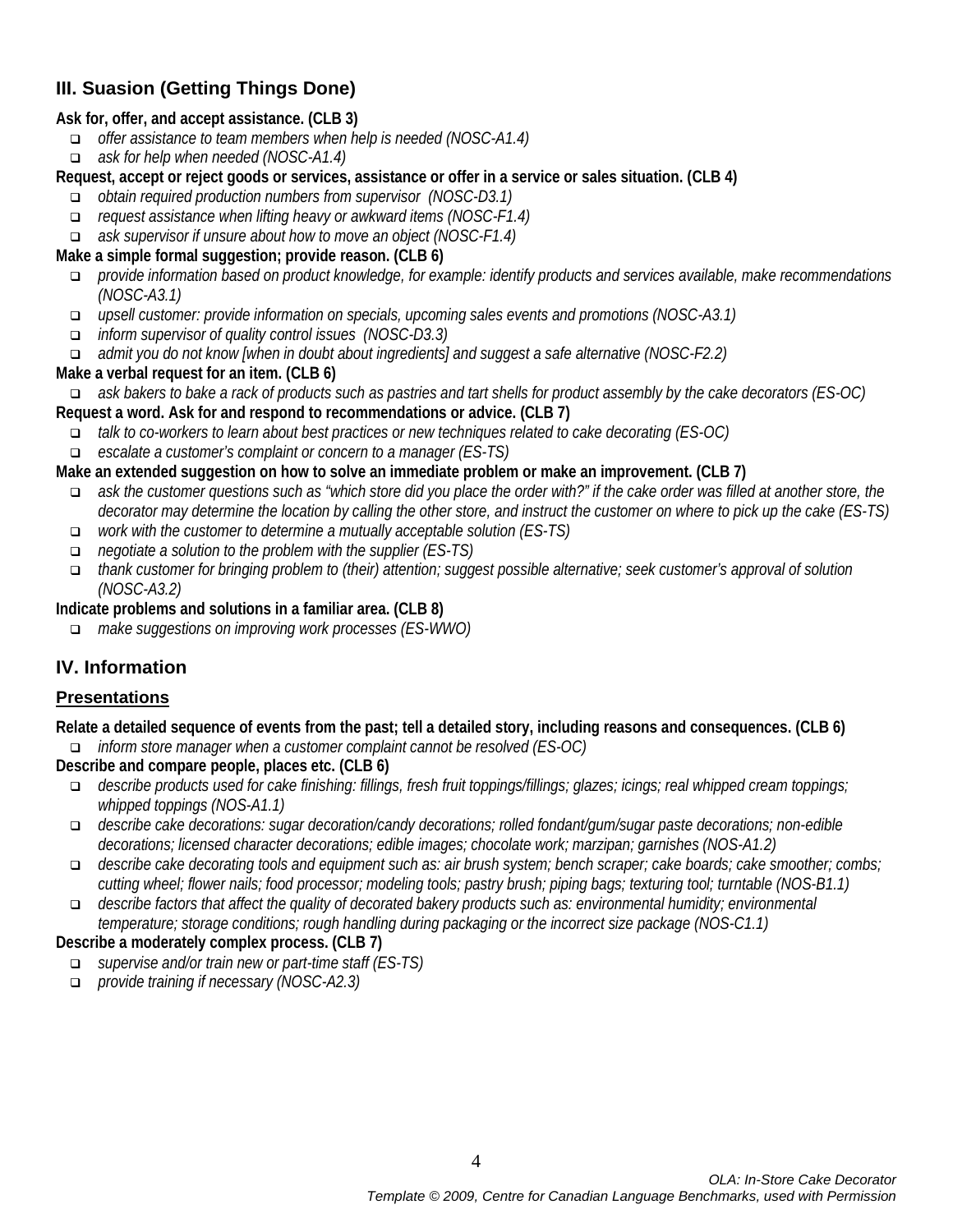## **Interaction One-on-One**

**Ask for and provide information related to routine daily activities (e.g., personal, family, others, work). (CLB 5)**

- *talk to co-workers to co-ordinate work, such as when cakes/bakery products will be ready for decorating, when additional work space will be needed and by whom, when equipment will be available for use (ES-OC)*
- *inform bakery manager or lead cake decorator when stocks of cake bases and decorations are getting low (ES-OC)*
- *report potential problems to supervisor, e.g., door latches or springs that do not tightly seal door, broken rubber door seals (NOSC-C2.2)*
- *report injuries as soon as possible; report safety concerns to supervisor, for example: loose or damaged floor, ceiling or wall tiles, [or] malfunctioning equipment (NOSC-F1.2)*
- *report unsafe or damaged equipment to supervisor (NOSC-F1.3)*
- *notify supervisor of electrical problems immediately (NOSC-F1.5)*

**Ask for and provide detailed information related to personal needs, varied daily activities and routine work requirements. (CLB 7)**

- *answer inquiries from customers related to products, orders and ingredients (ES-OC)*
- *may talk to sales representatives to learn about special cake decorations that are available, such as new cake sets (ES-OC)*
- *inform bakery manager when display case/freezer/cooler is making unusual sounds or notice indicators of changing conditions in the display case/freezer/cooler, e.g., excess humidity, break down of icing or glazes on product (ES-OC)*
- *inform customers of the wait time (ES-TS)*
- *may have to coordinate the use of the weigh scales and mixer with bakery staff; may need to co-ordinate their work with the bakers to ensure demands for product are met and product is fresh and of top quality (ES-TS)*
- *network with colleagues (NOSC-A1.5)*
- *receive stock; notify supervisor in event of discrepancies; report to supervisor: spoilage; packaged goods with tears or punctures (NOSC-B2.1)*

#### **Ask for and/or provide detailed information related to personal needs, varied daily activities and routine work requirements. (CLB 8)**

 *provide feedback to the bakery manager on the organization's broader planning and organizing tasks that impact their work. (ES-TS)*

**Discuss options. (CLB 8)**

- *discuss products and options with customers to ensure they will be satisfied with their product selection (ES-OC)*
- *offer alternatives if product is not available (NOSC-A3.1)*

# **Interaction in a Group**

#### **Participate in a small group discussion. (CLB 5)**

- *coordinate tasks with co-workers: determine who will follow through with specific [bakery] products (NOSC-D3.2)*
- *coordinate tasks with other departments, e.g. cake decorators (NOSC-D3.2)*

#### **Participate in a small group discussion/meeting: express opinions and feelings; qualify opinion, express reservations, approval and disapproval. (CLB 7)**

*participate in team meetings, in-house classroom training sessions (ES-CL)*

**Participate in a debate/discussion/meeting on an abstract familiar topic or issue. (CLB 8)**

*participate in formal discussions about work processes or product improvement (ES-WWO)*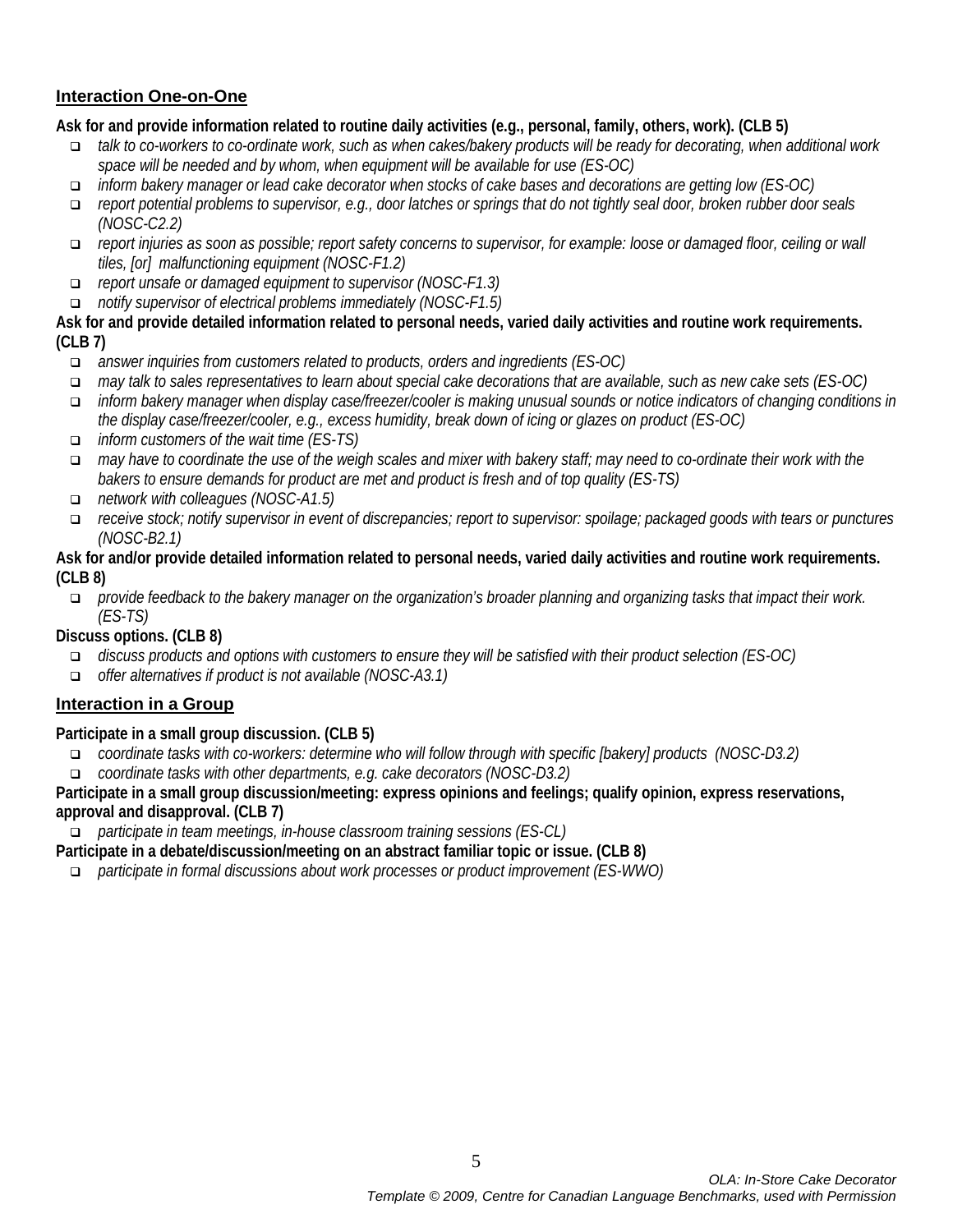# **Skill: Listening**

# **I. Social Interaction**

**Identify factual details and inferred meanings in dialogues containing compliments, invitations, and offers; discussion of interests, likes/dislikes and preferences. (CLB 5)**

*listen effectively: respect speaker's feelings and opinions (NOSC-A1.3)*

**Identify stated and unspecified details, facts and opinions about situation and relationship of participants containing expression of and response to gratitude and appreciation, complaint, hope, disappointment, satisfaction, dissatisfaction, approval and disapproval. (CLB 7)**

 *be objective: do not take complaint personally, do not argue with customer, listen to details of complaint or concern (NOSC-A3.2)*

# **II. Instructions**

**Follow sets of sequentially presented four- to five-clause everyday instructions and directions relating to movement and position in space, manner, frequency and duration. (CLB 4)**

 *[take direction from the] bakery manager or lead cake decorator [regarding] what regular store products and commercial products from suppliers need to be put out in the display cases (ES-TS)*

**Understand a range of spoken everyday instructions on step by step procedures. (CLB 5)**

*follow the bakery manager's instructions about what tasks to carry out first (ES-OC)*

**Understand a set of instructions when not presented completely in point form: sequence/order must be inferred from the text. (CLB 6)**

*sequence production based on priorities identified by supervisor, e.g., special orders (NOSC-D3.2)*

**Follow an extended set of multi-step instructions on technical and non-technical tasks for familiar processes or procedures. (CLB 8)**

*take required training on how to operate air brush (B1.4) and photograph scanning system (NOS-B1.5)* 

# **III. Suasion (Getting Things Done)**

**Demonstrate comprehension of details and speaker's purpose in suggestions, advice, encouragements and requests. (CLB 6)**

- *talk to co-workers to determine correct procedures or techniques (ES-TS)*
- *coordinate tasks with co-workers: determine who will follow through with specific products (NOSC-D3.2)*
- *coordinate tasks with other departments (NOSC-D3.2)*

**Demonstrate comprehension of details and speaker's purpose in directive requests, reminders, orders and pleas. (CLB 7)**

- *listen to customers provide information for special cake orders and offer suggestions (ES-OC)*
- *talk to supervisors or managers to determine information related to large orders, or sales or service reports (ES-TS)*
- *confirm customer satisfaction (NOSC-A3.1)*

# **IV**. **Information**

**Demonstrate comprehension of the gist, factual details and some inferred meanings by listening to a descriptive or narrative text. (CLB 5)**

*obtain information from co-workers about techniques or decorations based on their past experience (ES-TS)*

**Identify main ideas, supporting details, statements and examples in a descriptive or narrative presentation, or in a group interaction (e.g., meeting, discussion). (CLB 6)**

- *in group or team meetings…discuss service goals, procedures, and possible improvements to processes or procedures (ES-WWO)*
- *attend orientations and staff meetings (NOSC-A4.1)*

**Demonstrate comprehension of mostly factual details and some inferred meanings in an extended description, report or narration when events (or stages) are reported out of sequence. (CLB 7)**

- *may attend morning meetings to learn about sales for the department or the store, to listen to information from mystery shopper reports and to learn about organizational information (ES-OC)*
- *watch food network shows (ES-TS)*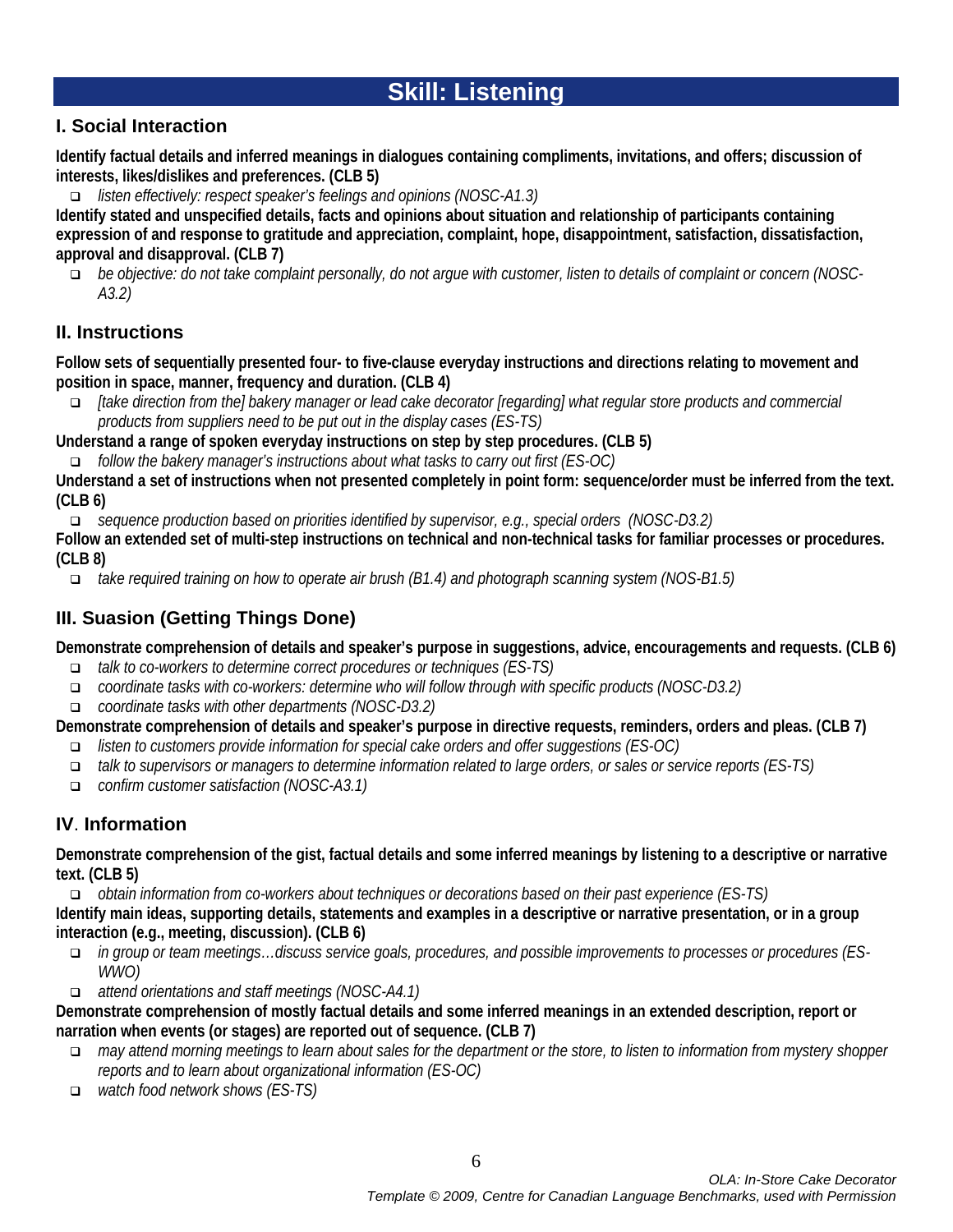#### **Identify main idea (which is not explicitly stated) organization and specific details in extended oral presentations. (CLB 8)**

- *take some Occupational Health and Safety training, such as WHMIS and work site safety provided by their organizations. They will receive training on new methods and technologies introduced into the work place such as photo reproduction cake topping, by their organization or supplier (ES-CL)*
- *take courses; participate in workshops and trade shows (NOSC-A1.5)*
- *take recognized safe food handling course [and listen to course presentation] e.g., Foodsafe, National Sanitation Program (NOSC-F2.1)*
- *learn how to properly use a fire extinguisher, e.g., take course (NOSC-F3.2)*

7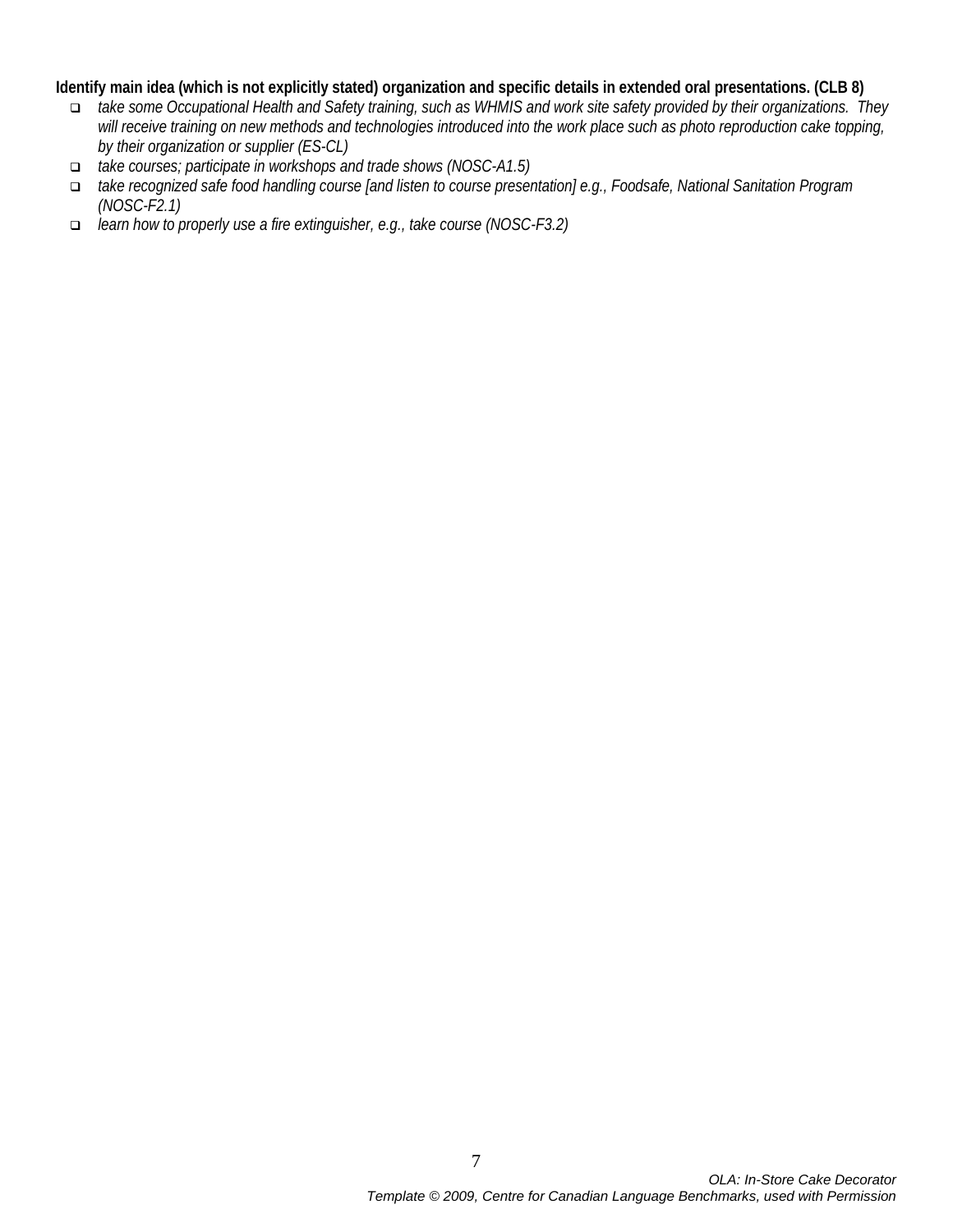# **Skill: Reading**

# **I. Social Interaction Texts**

No communication tasks for this category were found in the source documents. These tasks may, in fact, exist for this occupation and will require individual assessment in each work context.

# **II. Instructions**

### **Follow one- to five-step common everyday instructions and instructional texts. (CLB 3)**

- *follow the instructions on signs posted on freezers or cooler to reduce shrink (rotate stock) (ES-DU)*
- *comply with posted health and sanitation reminders to wash hands and clean up spills (ES-DU)*
- *[read and] be aware of shelf life of products, e.g., remove products with expired shelf life from shelves (NOSC-E1.3)*

### **Follow one- to six-step common everyday instructions and instructional texts. (CLB 4)**

- *prepare non-dairy whipped topping according to formula (NOS-A3.3)*
- *prepare custards and creams according to recipe/formula (NOS-A3.5)*
- *check manufacturers' labels for: damage, looseness or re-pasting; storage instructions, e.g., must be refrigerated (NOSC-B2.1)*
- *identify yield from product specifications manual (NOSC-D3.1)*
- *follow handling, storage and disposal guidelines for chemical and cleaning products (NOSC-F1.2)*
- *follow lock-out procedures when changing implements,(F1.5) dismantling or cleaning equipment (NOSC-F1.3)*

# **Understand and follow moderately complex written instructions for seven to 10-step procedures. (CLB 5)**

- *use checklists to ensure that all opening and closing tasks are completed by the required time (ES-DU)*
- *follow mixing instructions [in recipes] (NOSC-D1.2)*
- *follow directions for baking/assembly, for example: follow recommended baking times, use correct type and amount of filling, icing, topping, garnish (NOSC-D1.2)*
- *[refer to] emergency procedures of establishment (NOSC-F1.2)*
- *use electrical equipment following manufacturer's instructions (NOSC-F1.5)*
- *follow safe food handling guidelines (NOSC-F2.1)*

# **Understand/follow moderately complex everyday texts. (CLB 5)**

*comply with safety signs when working near ovens, proofers and large pieces of powered equipment such as mixers (ES-DU)*

**Follow a set of common everyday instructions (up to 10 steps) when not presented completely in point form: sequence/order must be inferred. (CLB 6)**

- *may read recipes that list ingredients, the quantities required, and provide instructions on how to make baked goods, such as cakes (ES-RT)*
- *[read about and] use personal protective equipment (PPE) as required by organization's policies and procedures (NOSC-F1.6)*
- *use a fire extinguisher; pull pin or activate extinguisher according to manufacturer's instructions, squeeze trigger or release retardant following manufacturer's instructions (NOSC-F3.2)*
- *follow organization's policies and procedures to reduce risk of fires (NOSC-F3.3)*
- *follow procedures for properly disposing of flammable waste, e.g., oil (NOSC-F3.4)*

# **Follow everyday instructional texts. (CLB 7)**

- *use character cake books to identify decorations and masking required and determine what special methods are needed to finish the cake, such as air brushing (ES-TS)*
- *follow a recipe/formula; determine recipe/formula specifications (NOSC-D1.2)*
- *[read and refer to] components of WHMIS: name and location of supplier, hazards associated with product, guidelines for safe use, handling and storage of product [etc.] (NOSC-F1.1)*
- *[refer to] Material Safety Data Sheet (MSDS) [which] provide detailed information about use, storage and hazards of a product (NOSC- F1.1)*

# **Follow coherent extended instructional directions. (CLB 8)**

- *ensure compliance with manufacturer's instructions and recommendations for cake decorating tools and equipment (NOS-B1.1)*
- *follow manufacturer's operating procedure for whipped cream machine (A3.4) airbrush (B1.4); photograph scanning system (NOS-B1.5)*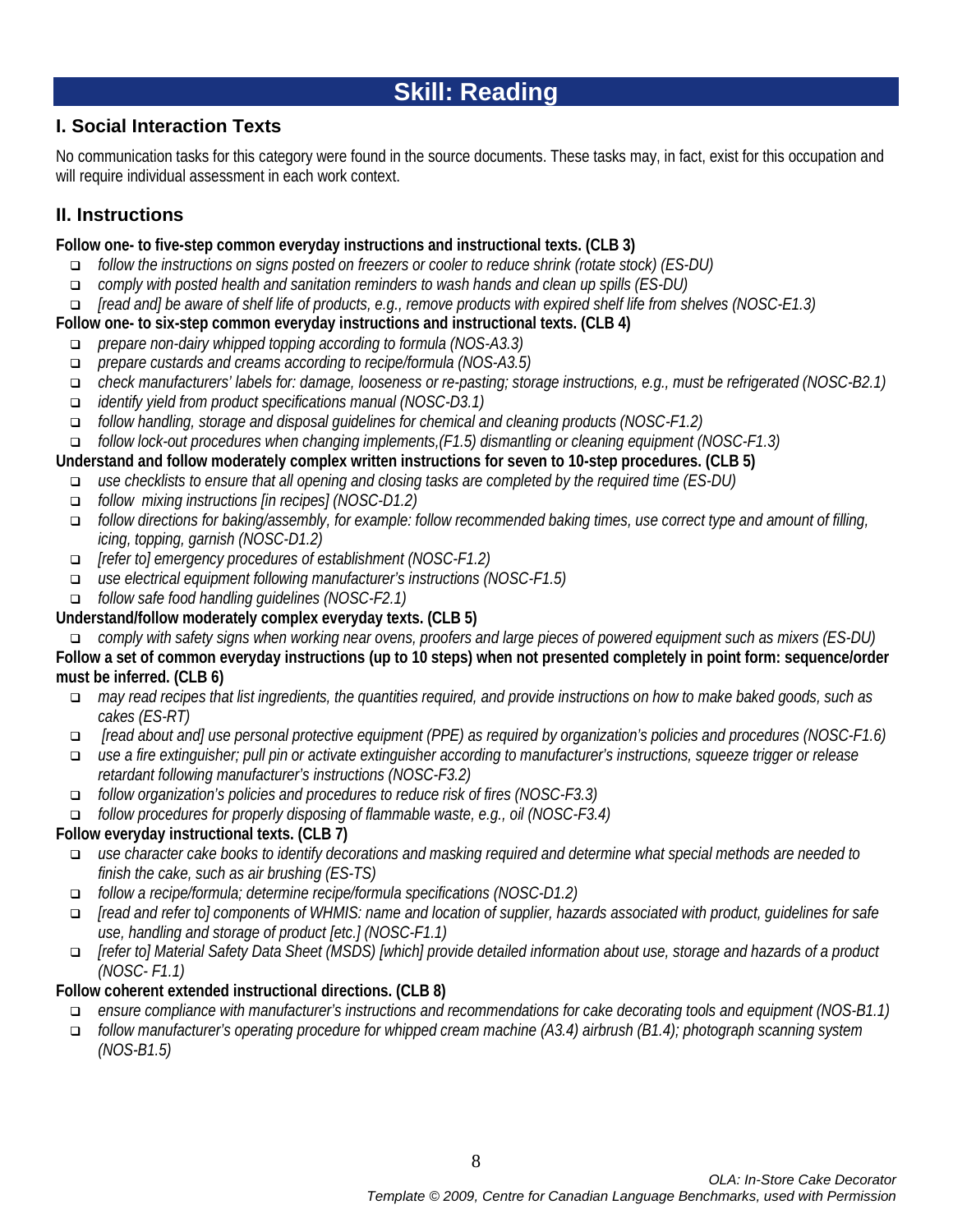# **III. Business/Service Texts**

# **Find information in formatted texts: forms, tables, schedules, directories. (CLB 3)**

- *check their work schedule to determine their shifts. (ES-DU)*
- *read price lists to inform customers of costs when creating special cake orders (ES-DU)*
- *check containers for date of receipt and best before date (NOSC-B2.2)*

## **Get information from short business brochures, notices, form letters and flyers. (CLB 3)**

*read labels to determine product best before dates and product details like price and ingredients (ES-RT)*

## **Find information in formatted texts: forms, tables, schedules, directories. (CLB 4)**

- *read cake orders to identify what type and size of cake is required, the date and time required by, and specifics about decorations, e.g., 'Happy Anniversary', a person's name (ES-RT)*
- *may read measurement conversion tables to understand equivalent amounts of ingredients, such as pounds to grams (ES-DU)*
- *may read temperature graphs for tempering chocolate or heating sugar for sugar work (ES-DU)*
- *read signs, labels or list; read completed forms containing check boxes, numerical entries, phrases, addresses, sentences or texts of a paragraph or more; read tables, schedules or other table-like text (ES-DU)*
- *check special cake order forms to determine when the order is required by (ES-TS)*
- *follow basic production schedule (NOSC-A2.1)*
- *follow regular maintenance schedule (NOSC-C2.2)*

# **Get information from short business brochures, notices, form letters and flyers. (CLB 4)**

- *check store flyer to determine sales specials in order to provide information to customers (ES-TS)*
- *identify packaging and labelling requirements of bakery products, for example: best before dates, number of items per package, ingredient list, allergy alert (NOSC-E1.1)*
- *be knowledgeable about products you work with, e.g., read labels for ingredients (NOSC-F2.2)*
- *[identify] chemicals and ingredients that cause allergic or toxic reactions, e.g., monosodium glutamate (MSG), nitrates, sulfites (NOSC-F2.2)*
- *identify how to reduce risk to customers, for example: read packaging labels [or] check in-store resources for ingredients lists (NOSC-F2.2)*

#### **Identify factual details and some inferred meanings in moderately complex business/service texts, including formatted texts. (CLB 5)**

- *read postings on bulletin board (NOSC-A4.1)*
- *check purchase order to ensure delivery matches specifications, for example: size and count; variety; packing style; weight (NOSC-B2.1)*
- *ensure that product display guidelines are followed (NOSC-E1.3)*

#### **Identify factual details and some inferred meanings in moderately complex texts containing advice, requests, specifications. (CLB 6)**

- *read seasonal programs provided by head office that provide specifications on seasonal products to be made (e.g., Yule logs), how they are to be packaged and displayed and when they are to be launched (ES-RT)*
- *follow specifications that provide the details on how a cake should be assembled, what type of icing and which colours to use,*  decorating tips to be used, weight of finished product, what and how many decorations are to be used, and what special *techniques may be required, such as air brushing (ES-RT)*
- *read memos to learn about new products, products being featured in promotions, e.g., details on new cupcake product that will feature nine different choices of icing (ES-RT)*
- *read sanitation manuals to determine what procedures to perform, such as what cleaning products to use for what surface or object (ES-RT)*
- *access cake decorating manuals to research product specifications such as look, colour, size, weight and methods of products produced in-store (ES-TS)*

#### **Find two or three pieces of information in moderately complex formatted texts. (CLB 6)**

- *may read ingredient manuals to determine what ingredients to use for what cake and icing (ES-RT)*
- *may read wedding cake order books to determine how many servings each cake provides, pricing (ES-RT)*
- *read inventory reports to analyze how many products are available for sale, how many finished products are needed, and if any ingredients or supplies (e.g. plastic cake tops) should be ordered to fill future needs (ES-RT)*
- *check merchandiser information to determine codes and specifications for new products to produce display signs or input codes to print shelf labels (ES-TS)*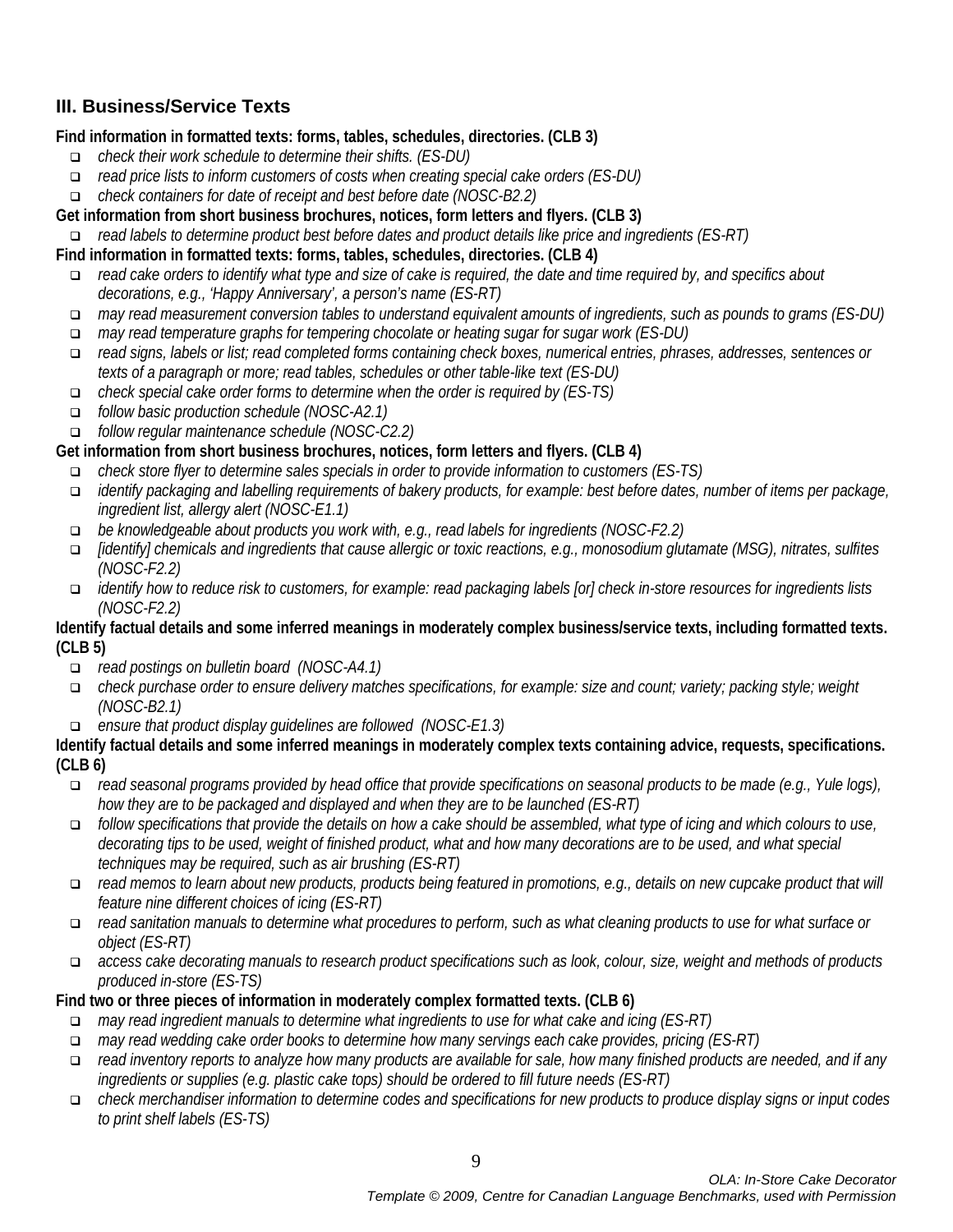**Identify factual details and some inferred meanings in moderately complex texts containing assessments, evaluations, advice. (CLB 7)**

- *use scale books to determine how many pastries belong in a package, what is the length of the shelf life, and what the required weight of the product should be (ES-TS)*
- *check product specifications for details on appearance; determine: where and what decoration needs to be piped; determine what components of the design need to be completed first (B2.2); what type of filling to use (B3.1); what type of ring and decorations to use (NOS-B3.2)*

#### **Locate three or four pieces of information in moderately complex formatted texts. (CLB 7)**

**Identify factual and inferred meanings in written proposed solutions, recommendations and proposals; and in statements of rules, regulations, laws and norms of behaviour. (CLB 8)**

- *follow organization's policies and procedures (NOSC-A4.2)*
- *read policies and procedures related to your job, for example: waste disposal guidelines; recycling guidelines; use of fragrance; dress code, e.g., jewellery, uniform; food handling, e.g., use of gloves (NOSC-A4.2)*

# **IV. Informational Texts**

**Use standard reference texts: dictionaries, maps and diagrams. (CLB 3)**

 *read display case schematics to determine where finished products should be placed in display cases to meet store standards (ES-DU)*

**Show comprehension of a one-page moderately complex descriptive/narrative text on a familiar topic. (CLB 6)**

- *access industry information on their own time through magazines (ES-CL)*
- *read industry publications, newspapers and books (NOSC-A1.5)*
- **Demonstrate comprehension of a cycle diagram, flow chart and a timeline/schedule. (CLB 6)**

 *check seasonal program packages to acquaint themselves with the specifications for seasonal products (ES-TS)* **Demonstrate comprehension of a one- or two-page moderately complex extended description, report or narration on a familiar topic. (CLB 7)**

- *read supplier publications, e.g., magazines, to learn about new products and ideas for decorating(ES-RT)*
- *take recognized safe food handling course [and read course materials] e.g., Foodsafe, National Sanitation Program (NOSC-F2.1)*
- *learn how to properly use a fire extinguisher, e.g., read instruction manual (NOSC-F3.2)*

**Demonstrate comprehension of factual details and inferred meanings in an extended description, report or narration when events are reported out of sequence. Draw conclusions. (CLB 8)**

 *may read weekly sales reports (i.e. SMP (have asked Susan G to provide full title) report) to analyze how many products have been sold and determine how many new products to make. Includes interpreting tables that include number codes, brief product description, sales and loss numbers (ES-DU)*

# **Information Literacy/Reference and Study Skills Competencies**

**Access and locate three or four pieces of information in on-line electronic reference sources (e.g., World Wide Web, library databases), if available, or from print reference sources. (CLB 7)** 

 *use store computer intranet to keep informed about initiatives and opportunities that may be available to them through their organization (ES-CU)*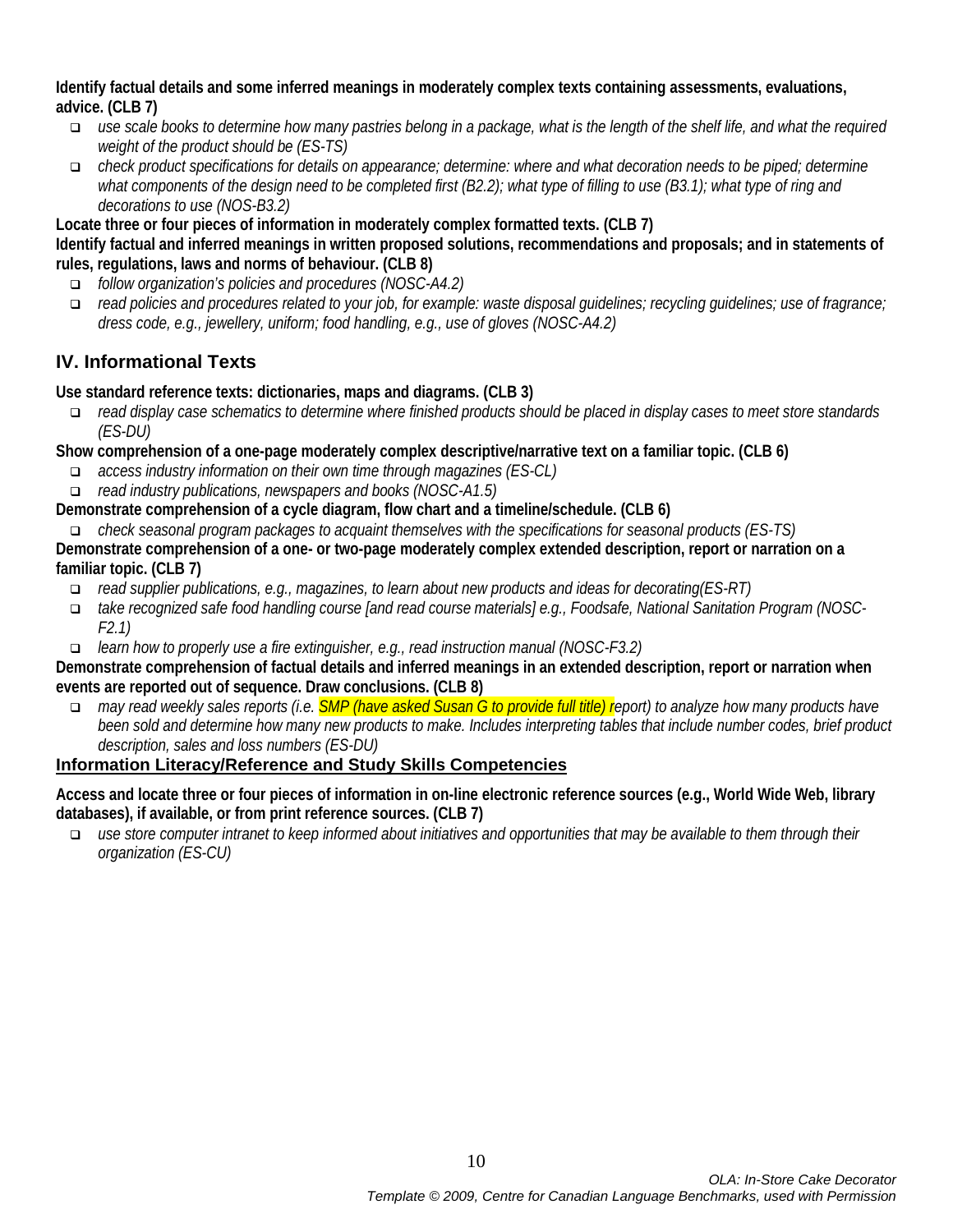# **Skill: Writing**

# **I. Social Interaction**

No communication tasks for this category were found in the source documents. These tasks may, in fact, exist for this occupation and will require individual assessment in each work context.

# **II. Recording/Reproducing Information**

**Copy short texts to record information for personal use, or to complete tasks, or to learn information. (CLB 4)**

- *make personal production lists to maintain the supply of cake stock (ES-DU)*
- *may make a list of the production required during their shift based on information received from the bakery manager or lead cake decorator (ES-W)*
- *may make lists of supplies that need to be ordered, noting the types and amounts that are required, such as 10 kg of sugar, 50- 8" round cake boards, specific garnishes, for their bakery manager (ES-W)*

# **III. Business/Service Messages**

#### **Convey simple business messages as written notes. (CLB 3-4)**

*date and label containers (NOSC-F2.1)*

#### **Fill out forms. (CLB 5)**

- *complete in-store credit transfers to obtain products, such as Oreo cookies from other store departments or stores (ES-DU)*
- *complete a wastage sheet to track product loss and adjust production levels (ES-DU)*
- *may complete product transfer forms that identify the product, quantity and date taken from another department for use in the bakery (ES-DU)*
- *may record the type of product and the best before date on a waste/loss form to track product that was put out for sampling, donated or thrown out (ES-W)*
- *may complete order forms for product such as cake kits. Generally involves filling in numbers or a few brief words into an existing form (ES-W)*
- *complete transfer documentation, if required, for fresh fruit from produce department (NOS-A3.2)*

#### **Convey business messages as written notes. (CLB 5-6)**

- *log completed production so that the next shift can add what did not get made to their production schedule or push the shortfall forward to the next day (ES-DU)*
- *write brief notes to communicate between co-workers, e.g., product needing to be ordered (ES-W)*

#### **Fill out moderately complex forms. (CLB 6-7)**

- *fill out information on employment forms related to benefits, vacation time (ES-DU)*
- *fill in the date and time on sanitation forms to record completed sanitation activities (ES-DU)*
- *fill out a production schedule/sheet when checking the display case and the cooler to determine daily production requirements (ES-DU)*
- *write orders on designated order forms, including the customer's name and contact information, pick-up time, cake description. If orders are not written clearly it can cause great inefficiency in the department as the decorator will have to contact the person who took the order and/or the customer to clarify what is wanted (ES-W)*
- *transcribe the information (customer requests) onto a special cake order form (ES-OC)*
- *maintain records, e.g., invoices, safety check lists, temperature logs, sanitizing logs, production sheets (NOSC-A2.1)*

# **IV. Presenting Information**

**Write a short text about a personal or familiar situation, event, personal experience, future plans. Explain reasons. (CLB 4)**

*document injuries as soon as possible (NOSC-F1.2)*